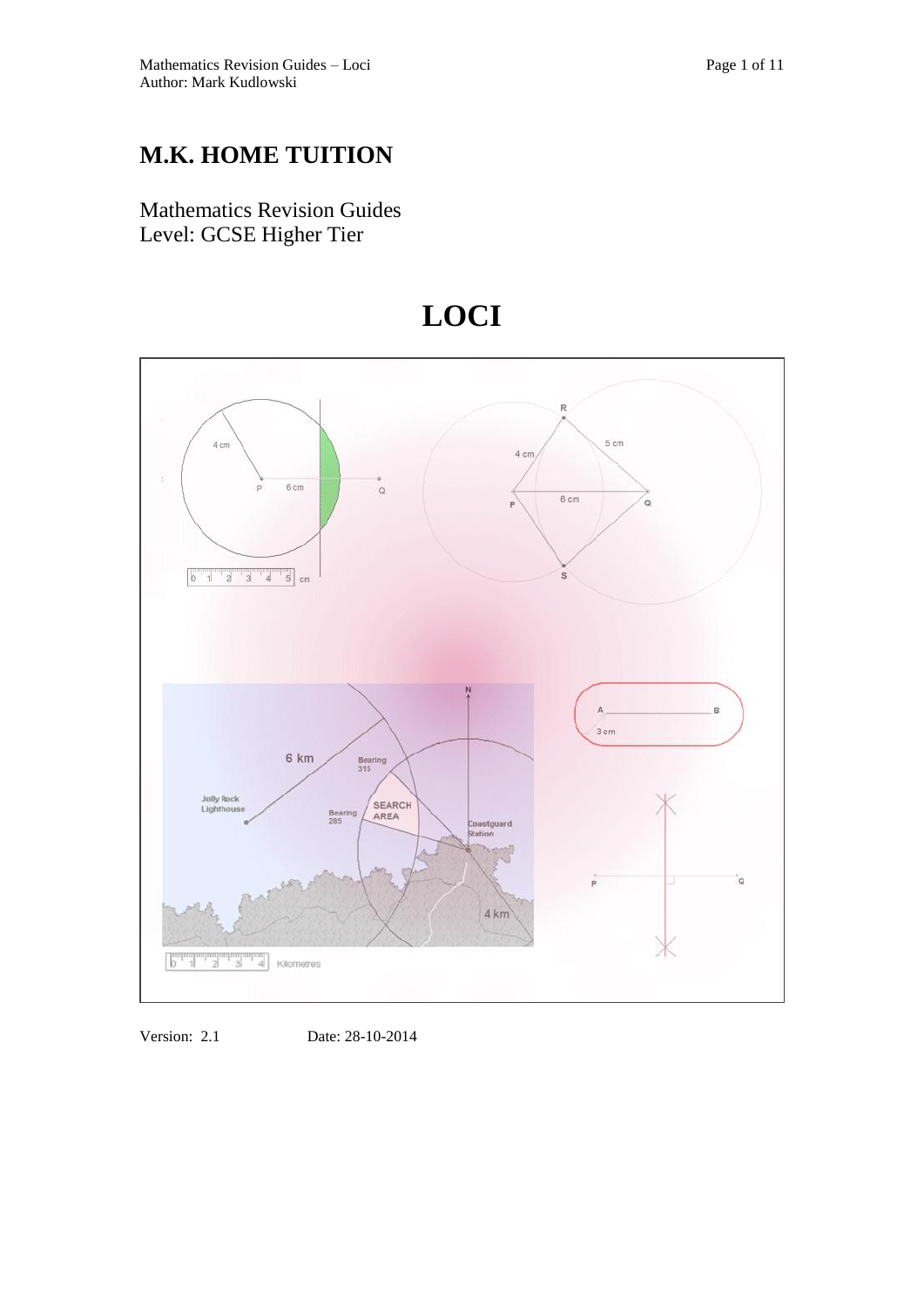### **LOCI**

A **locus** (plural: **loci**) is a set of points satisfying certain given conditions, usually connected with distance from a given point, line or shape.

**The locus of points equidistant from a fixed point is a circle whose centre is the fixed point and whose radius is the distance.** 

**Example (1):** Draw the locus of points 3 cm from the given point P.

The locus is merely a circle of radius 3 cm centred on P.



Had the question been phrased "3 cm *or less* from the given point P", the locus would have been a disc, i.e. including *all* points inside the circle.

#### **The locus of points equidistant from two points is the perpendicular bisector of the line joining them.**

See the example on the right, with construction arcs included.

Although shown as a finite line, the complete locus is infinite in length.

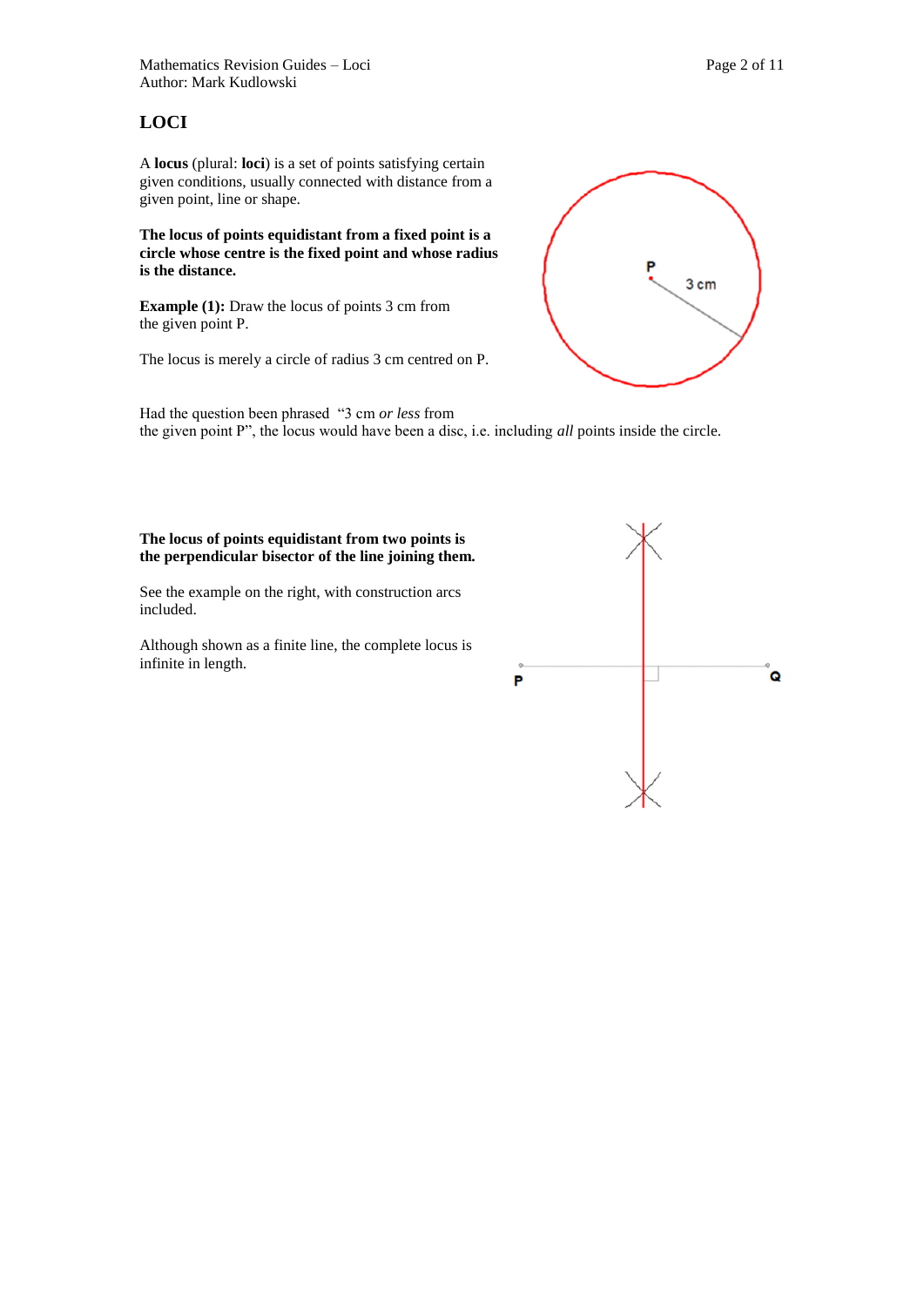**The locus of points equidistant from two non-parallel lines consists of the two bisectors of the angles formed by the lines.** 

As the diagram on the right shows, these bisectors are also perpendicular.

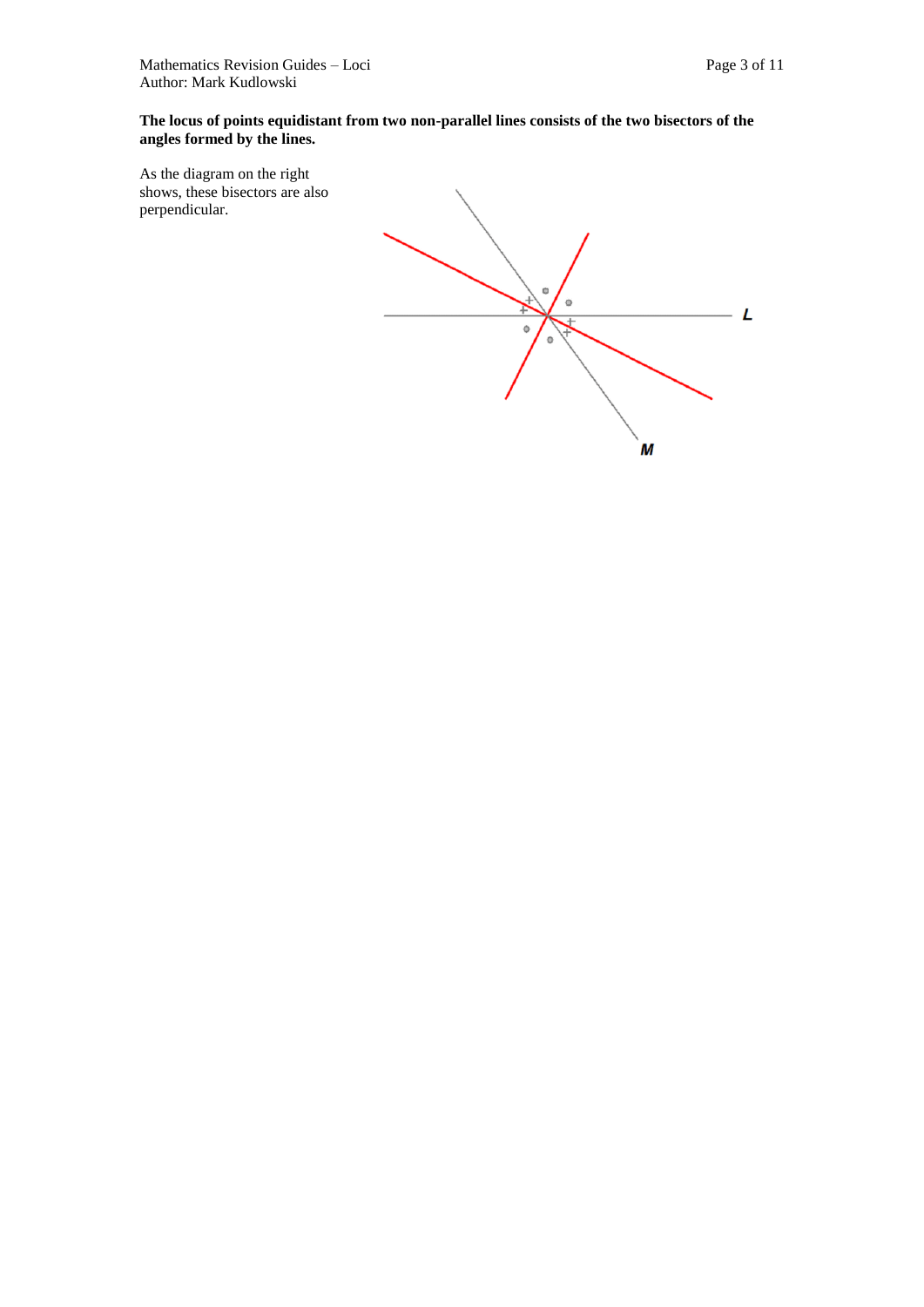**Example (2):** Points P and Q are 6 cm apart.

What is the locus of points 4 cm from P and 5 cm from Q ?

The locus of points 4 cm from P is a circle centred there, and of radius of 4 cm. Similarly, the locus of points 5 cm from Q is a circle whose centre is Q and whose radius is 5 cm.

We therefore draw two circles as in the diagram below.



The set of points where **both** conditions are satisfied, i.e. the required locus, is the pair of points where the two circles intersect, shown as R and S in the diagram.

(This construction is the same as the one used in drawing a triangle given the three sides.)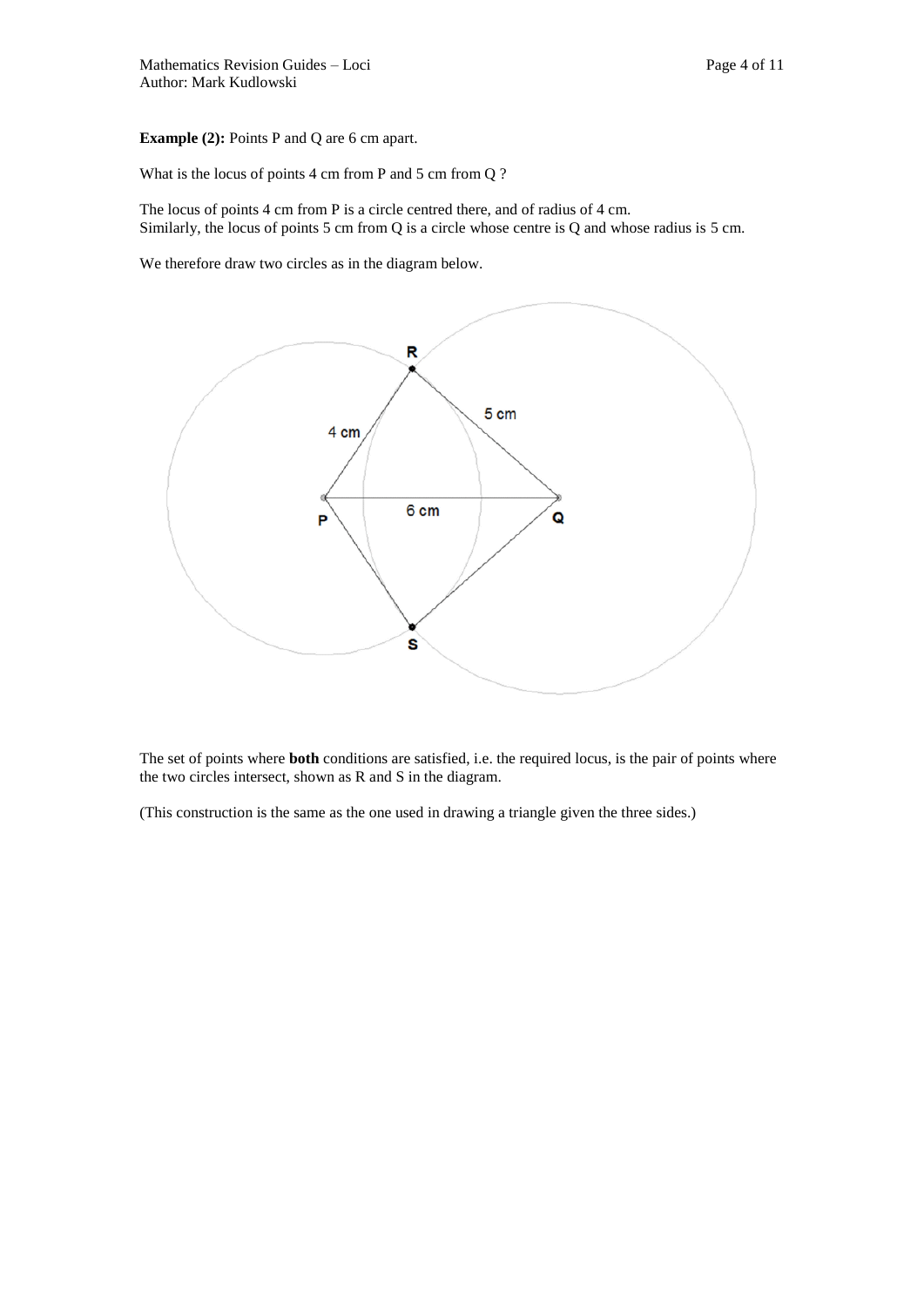#### **The locus of points equidistant from a finite straight line is an oval curve made up of two line segments and two semicircles.**

**Example (3):** Draw the locus of all points 3 cm away from the line segment AB.



We begin by drawing two line segments parallel and equal in length to AB, and 3 cm away from it. The ends of the line segments must also be aligned, as in the left-hand diagram.

This is not complete, because if we take the end points A and B of the line, we can still include points that are a radius of 3 cm away from those points. These additional points describe semicircles, with the result that the complete locus forms an oval curve, as in the diagram on the right.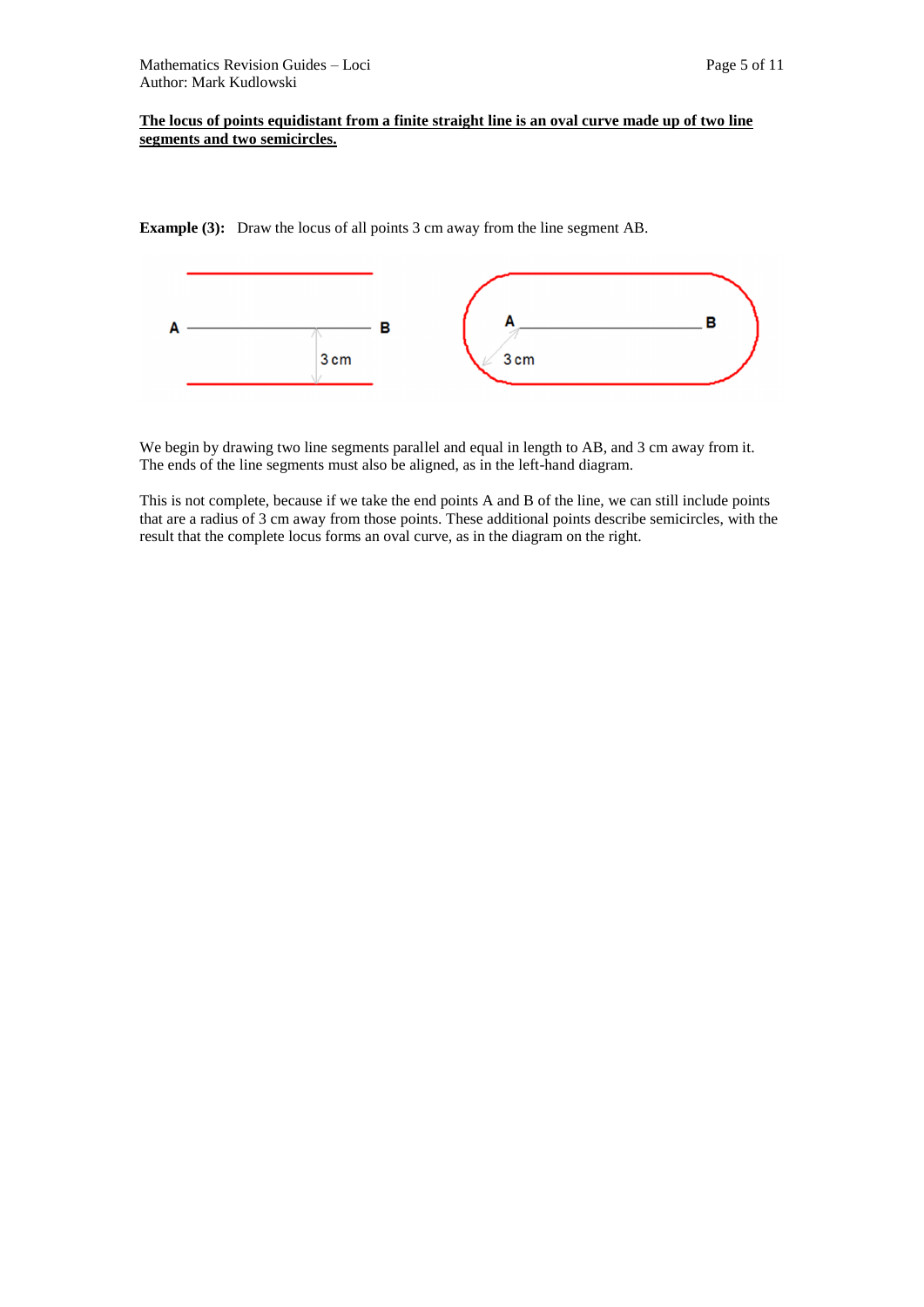**Example (4):** Draw the locus of all points *exactly* 2 cm away from the L-shape shown upper left.



**Stage 1**. Draw two pairs of lines parallel to each of the lines making up the L. Notice that parts of the two lines (inside the corner of the L) are marked with an X. This is because they are 2 cm away from *one* of the line segments, but *less than* 2 cm away from the other, and thus less than 2 cm away from the L-shape as a whole.

**Stage 2.** Reject the line segments marked X in stage 1.

**Stage 3.** Complete the closed curve around the L-shape by drawing in circular arcs at the ends of the L and the *outer* corner of the L.

This strategy can be generalised for drawing loci of points that are a fixed distance away from any figure (open or closed) made up of straight line segments.

The example below uses the same method for drawing the locus of points equidistant from a square.

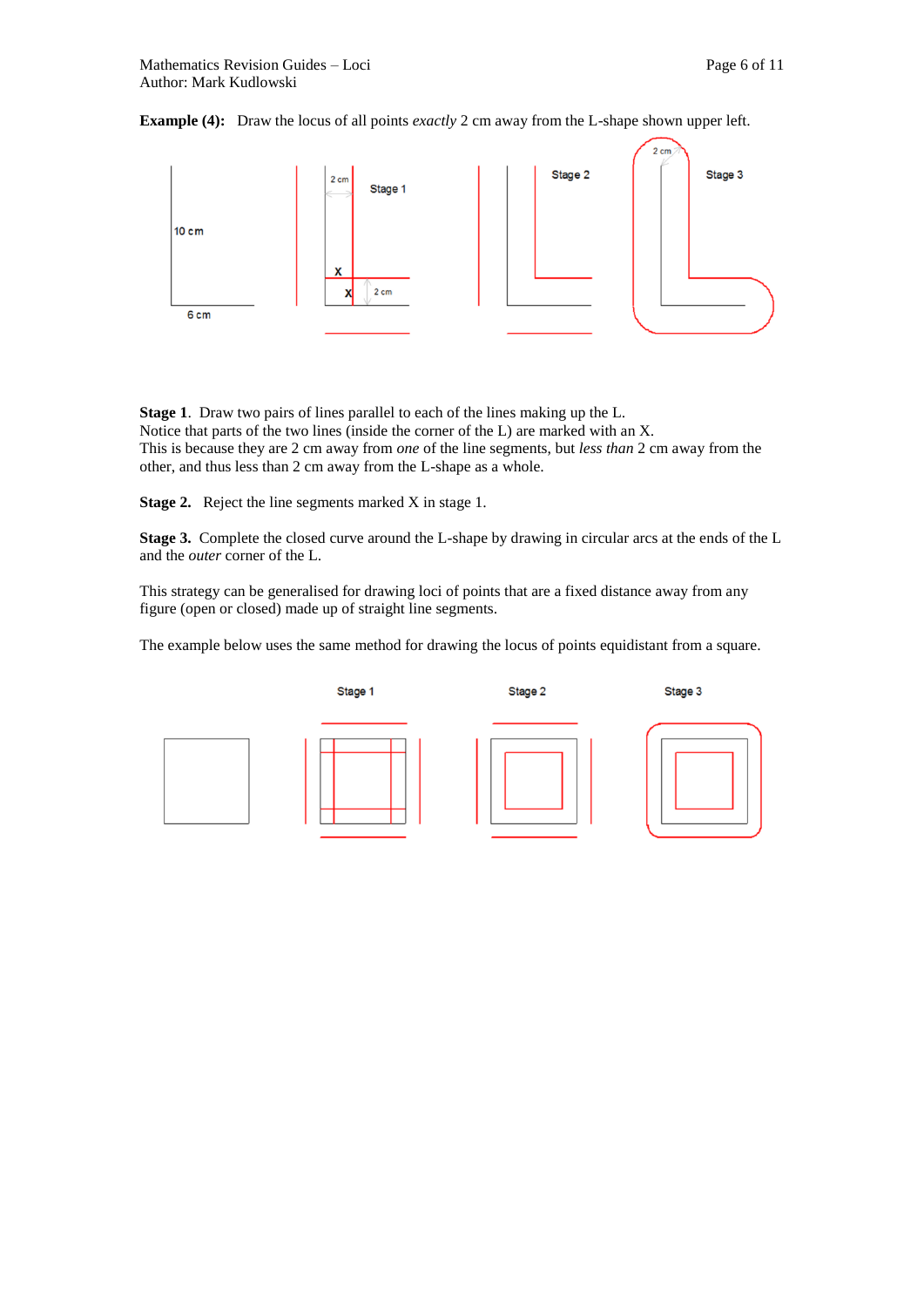The following examples of loci have two-dimensional solutions.

#### **Example (5):**

Points P and Q are 6cm apart.

Draw the locus of points less than 4 cm away from P, but also closer to Q than P.

The points less than 4 cm away from P would lie inside the circle with 4 cm radius centred on P.

The points closer to Q than P would lie to the right of the perpendicular bisector of PQ.

Combining both conditions gives the shaded segment on the right.

Note that points on the edges of the segment do not satisfy the strict rules of the two conditions

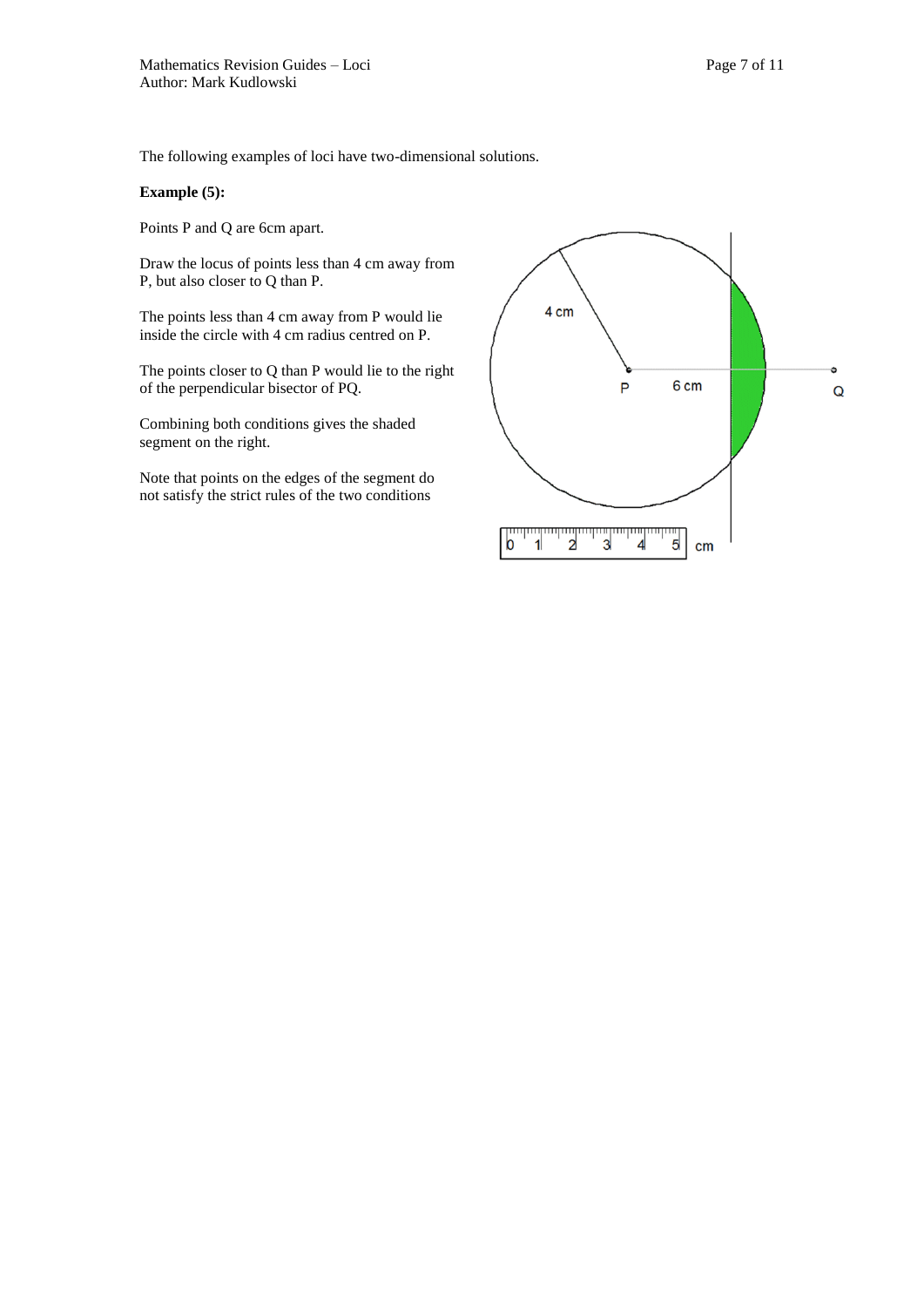#### **Example (6).**

A sailing boat crew are in difficulty and send out a signal, which is picked up by operators at the coastguard's office and at the Jolly Rock lighthouse.

The lighthouse keepers work out that the boat is no more than 6 km away from their site. The coastguards also know that the boat is no more than 4 km from their office, and at a bearing of between 285 and 315 from it.





Shade in the possible region where the boat could be located.

We begin by looking for a region of overlap between two circles. One has a radius of 6 km (scaled as required) and is centred on the lighthouse; the other has a radius of 4 km and is centred on the coastguard station.

In addition we must add two bearing lines from the coastguard station; one at 285 and one at 315. To do this we draw in a northline, measure the two angles with a protractor, and draw radii from the coastguard station.

(Since both 285° and 315 °are reflex, we subtract from 360° and mark anticlockwise angles of 75° and 45°. Another hint is that a bearing of 270 is due west and a bearing of 315 is due northwest.)

The region of overlap (shaded) is shown overleaf.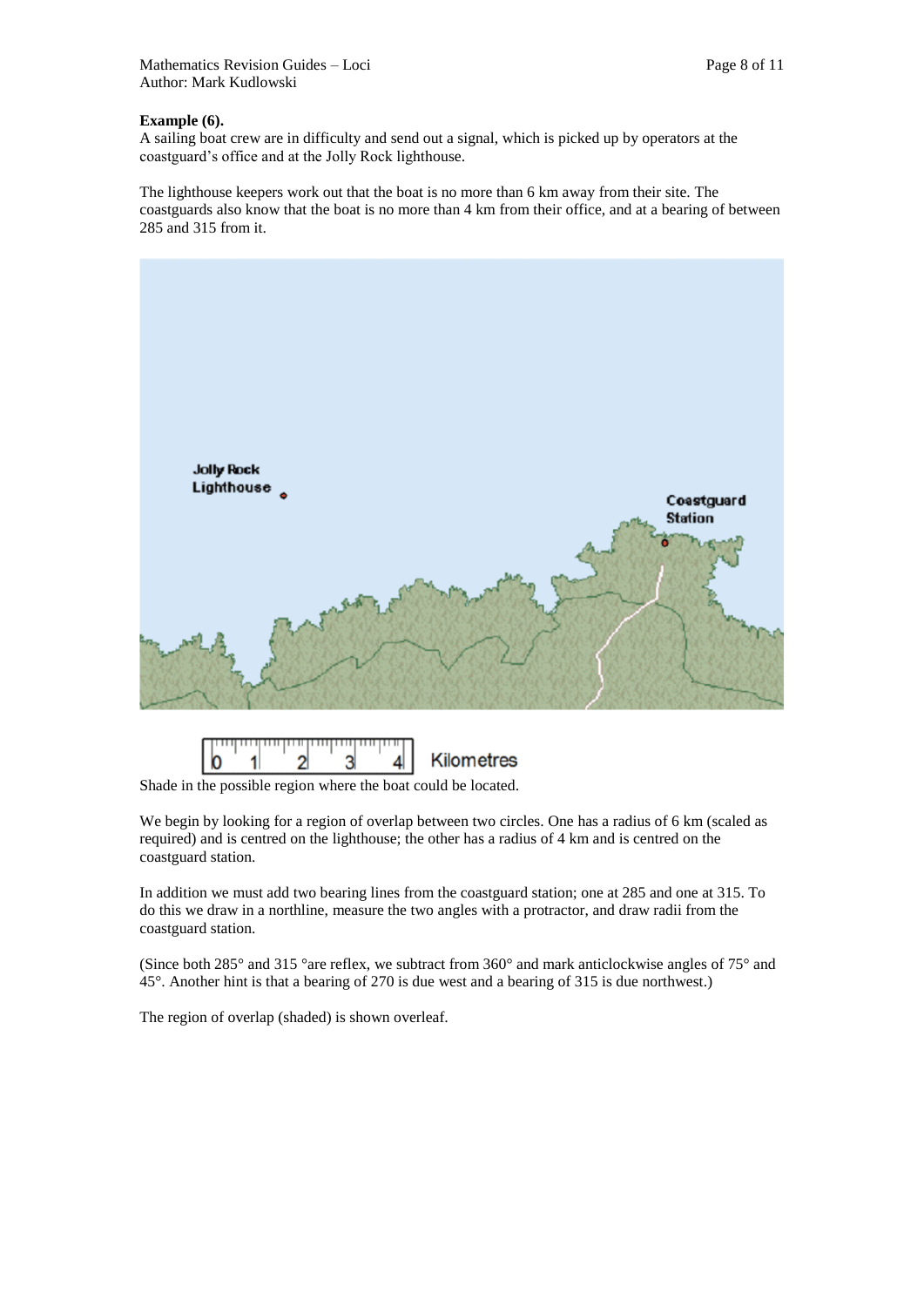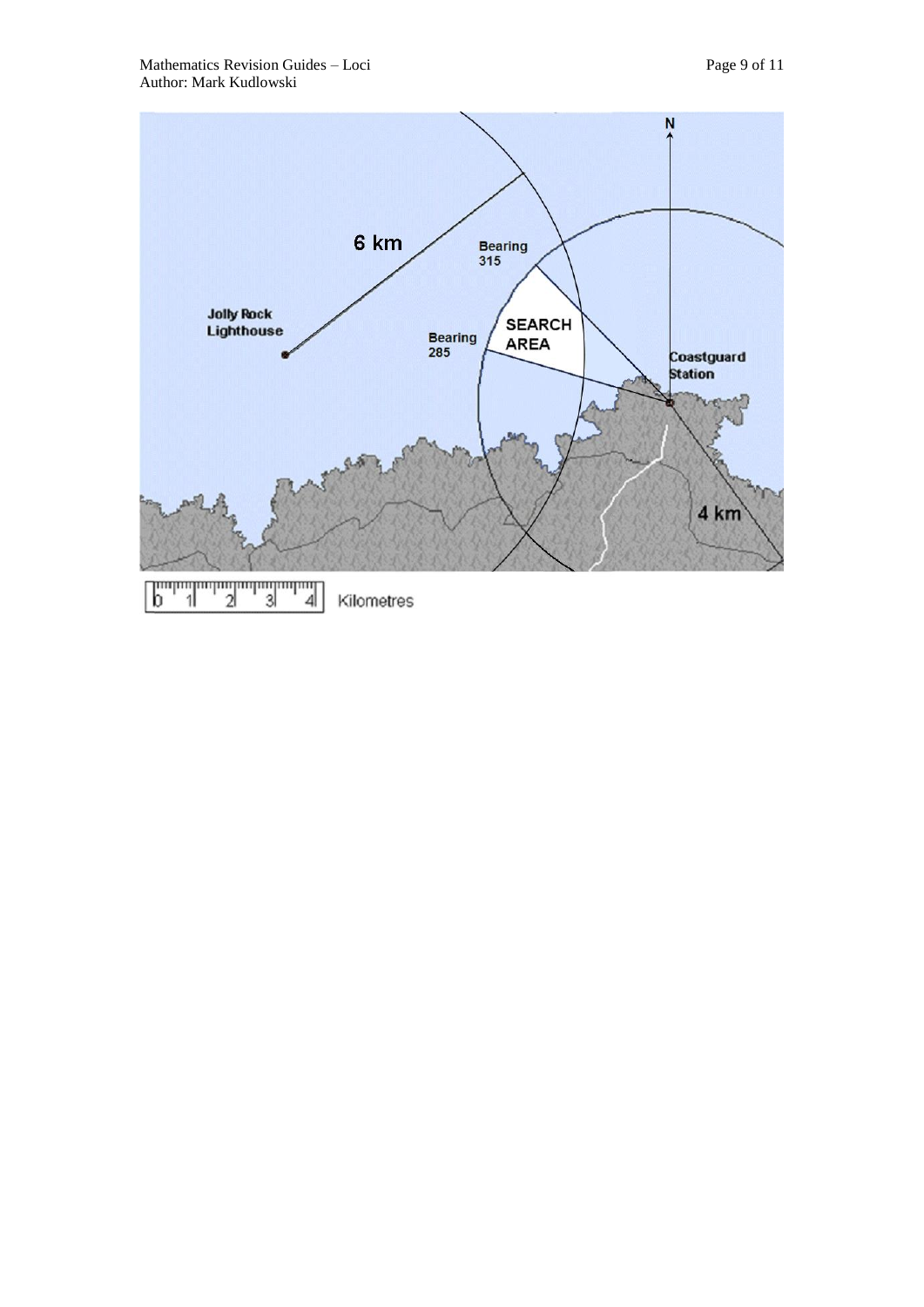Mathematics Revision Guides – Loci **Page 10 of 11** Author: Mark Kudlowski

**Example (7):** A rectangular garden is 16 metres long and 12 metres wide.

There is an apple tree at **A***,* 3 m from the west wall and 6 m from the south wall, and a birch tree at **B**, 2 m from the east wall and 8 m from both the north and the south walls.

Charlie wants to plant a cherry tree, but is very particular about the location.

- a) It must be at least 5 m from the south wall.
- b) It must be closer to the south wall than the west wall.

c) It must be at least 4 m away from the apple tree.

d) It must be at least 3 m away from the birch tree.

Shade in the regions where the cherry tree can be planted.



**Metres** 

a) We begin by drawing a line parallel to the south wall and 5 m (scaled as required) away from it.

b) Next, we draw a line through the south-west corner, at 45° to the south and west walls, bisecting the right angle between them. (left).

c) and d) We then draw circles of radius 4 m (scaled) centred on **A**, and of radius 3 m (scaled) centred on  $\bf{B}$ . (right)